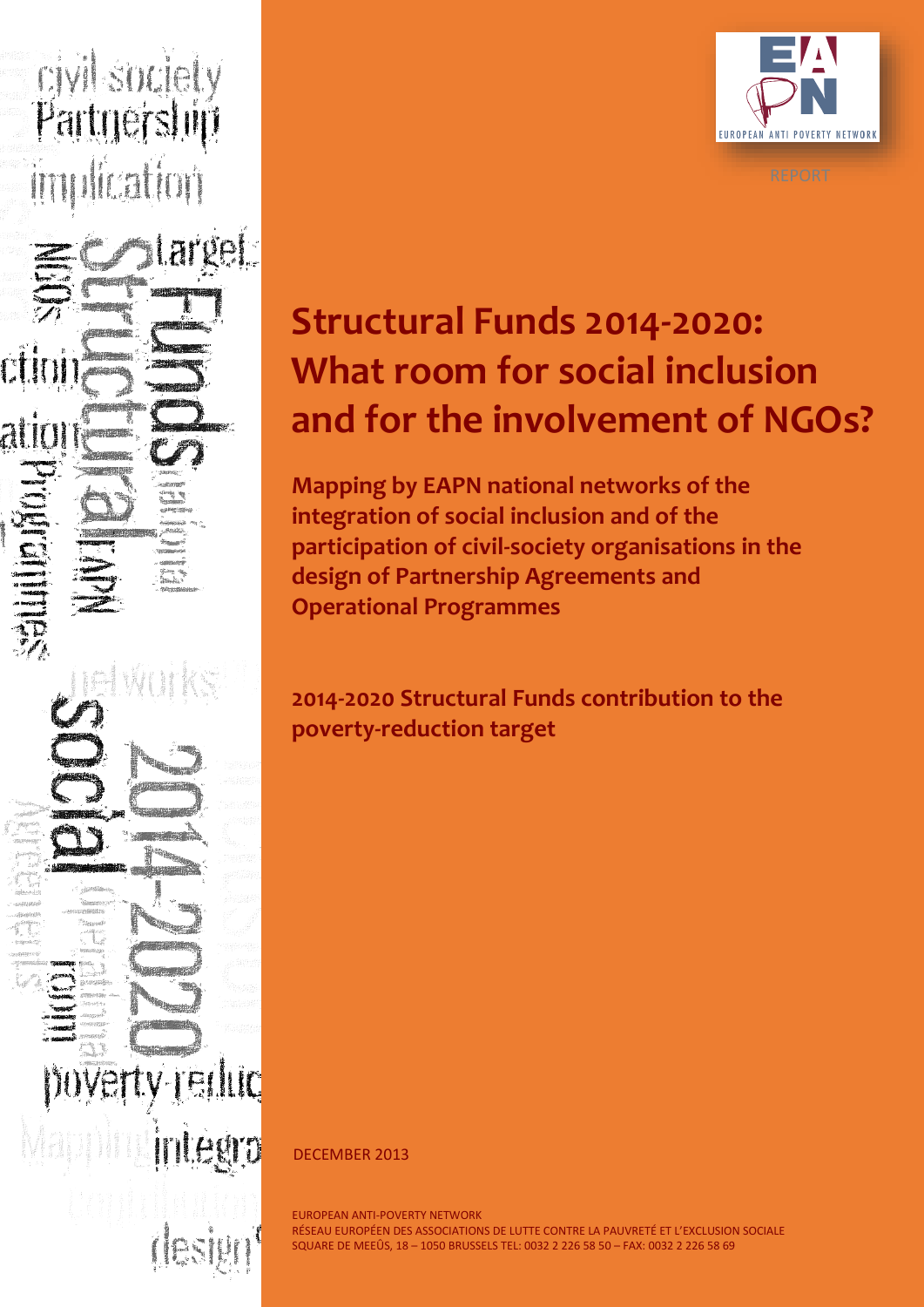# **Introduction**

For the last 10 years, EAPN has been a key actor at EU level pushing for a full and genuine enforcement of the Partnership Principle in Structural Funds to make sure that NGOs can get involved both in the strategic planning and in the project delivery.

This has always been seen by EAPN Members as the most effective way for Structural Funds to successfully deliver on social inclusion. It is even more crucial that Structural Funds should support the delivery on the headline targets of Europe 2020, especially the poverty reduction one.

#### **A promising proposal watered down by the Council**

When the Commission released its legislative proposals for the Structural Funds' Regulations 2014- 2020, EAPN warmly welcomed the strengthening of the Partnership Principle through article 5 of the draft Common Provisions Regulation (CPR) (art. 5.2 "*the partners shall be involved by Member States in the preparation of Partnership Contracts and progress reports and in the preparation, implementation, monitoring and evaluation of programmes. The partners shall participate in the monitoring committees for programmes*") as well as the elaboration of a European Code of Conduct on Partnership.

Unfortunately, this promising proposal has been watered down by the Council which did not want to give this new document any binding character nor to see the Partnership Principle being applied retroactively.

Nevertheless, Members States committed themselves to take into consideration as much as possible the Partnership Principle as defined in the Draft CPR Regulation, during the whole process of the preparation of the Partnership Agreements (PAs) and Operational Programmes (OPs).

#### **EAPN keeps a close eye on the progresses made**

In October 2012, EAPN published its toolkit on Structural Funds for social NGOs aiming at helping its national networks to get involved in the design of the PAs and OPs.

In February 2013, EAPN launched a consultation among its 25 national networks to assess whether Member States concretely implemented the new provisions on the Partnership Principle and how far the poverty reduction target was reflected so far in the discussions on the content of the draft PAs.

10 national networks of EAPN were able to send detailed responses to this consultation, namely EAPN Austria, Czech Republic, Denmark, France, Germany, Ireland, Italy, Poland, Portugal and Spain (see summary table below) – most others were not able to get actively involved in the drafting of the PAs. Even though this prevents us from drawing general conclusions on the way the new provisions on the Partnership Principle have been implemented throughout the EU, it does reflect the lack of will to involve civil-society organisations in a genuine partnership process.

More formal national consultation processes have been implemented. However, from EAPN members' assessment, the Partnership Principle still remains a rhetorical exercise leaving the real power in the hands of public administration.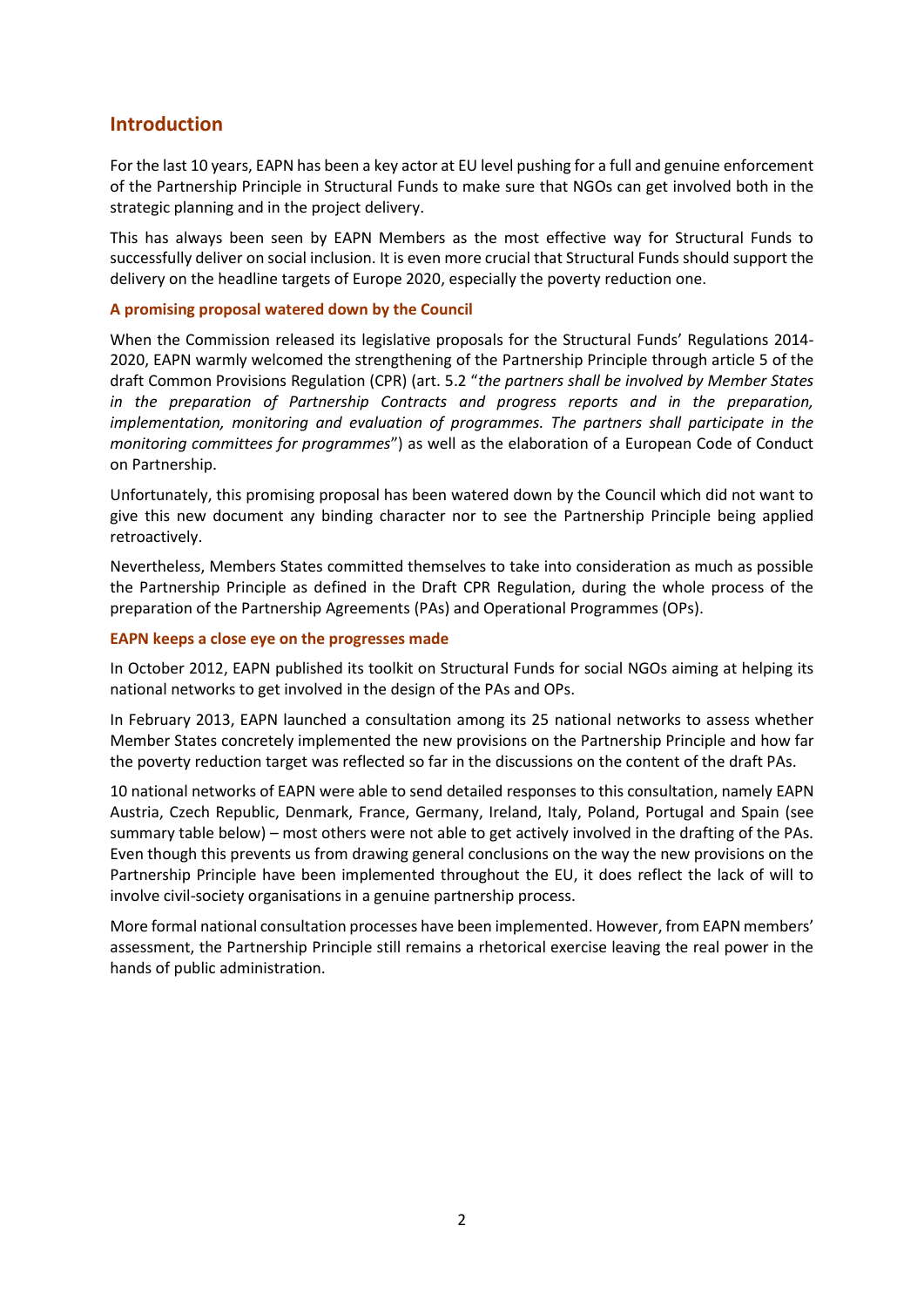# **Key Messages**

# **Positive findings**

- On the **partnership principle: Official consultation processes** have been organised on the drafting of the PAs and Ops **involving social NGOs** in several countries (AT, CZ, DE, FR, IE, IT, PL, SP) and social NGOs will be part of the monitoring committees of the OPs in a few countries (IE, ES).
- In a minority of cases (ES, DE, IT, PL), **EAPN National Networks managed to get their views taken on board and incorporated** into the draft PA and, to a lesser extent into the OPs. Thanks to the new provisions on social inclusion/ poverty reduction (i.e. the 20% ESF earmarked as well as the ex-ante conditionality on social inclusion/ poverty reduction) and the pressure put by social NGOs on their Managing authorities, the **anti-poverty agenda is better reflected** in the Structural Funds' programming documents 2014-2020 in those countries than it has been up to now. There is even national ESF OPs in 2 countries being setting up specifically on social inclusion/ poverty reduction (the Italian OP on social inclusion and the Spanish OP against discrimination respectively).

### **Negative findings**

- From a **procedural point of view**, there is **clearly still room for improvement**: too little time given to stakeholders to react on the consultation documents, no real exchange with national authorities and too little information given to stakeholders. All of that led some of our members (CZ, DK, FR, IE, PT) to conclude that they participate in a merely formal exercise organised by national authorities to cope with the new requirements of the draft Common Provisions Regulation (art. 5 on the Partnership Principle and art. 13 on the Partnership Agreement).
- On the **content** side: EAPN Members still deplored the **low priority level given** in the PAs **to the delivery on the poverty reduction target** through integrated social inclusion approaches. This clearly shows a contradiction with the clear role given to Structural Funds to deliver on the poverty reduction target in the regulation (especially the 20% of the ESF earmarked for social inclusion and poverty reduction).Several EAPN Members(AT, CZ, DK, FR, PT) put forward several issues that could jeopardize a meaningful contribution of Structural Funds to the poverty reduction target:
- Lack of detailed information on the content side and a fear that labour-market oriented activities will overlook more integrated social inclusion approaches;
- No decision still being made on the budget attached to it;
- No real progress on social inclusion proofing (which would allow managing authorities to evaluate progress towards social inclusion/labour-market integration);
- A tendency to outsource the management of Structural Funds to private entities which entails two risks: weakening the social inclusion component (with more fragmented projects/ creaming phenomenon) and making access to Structural Funds for NGOs more difficult.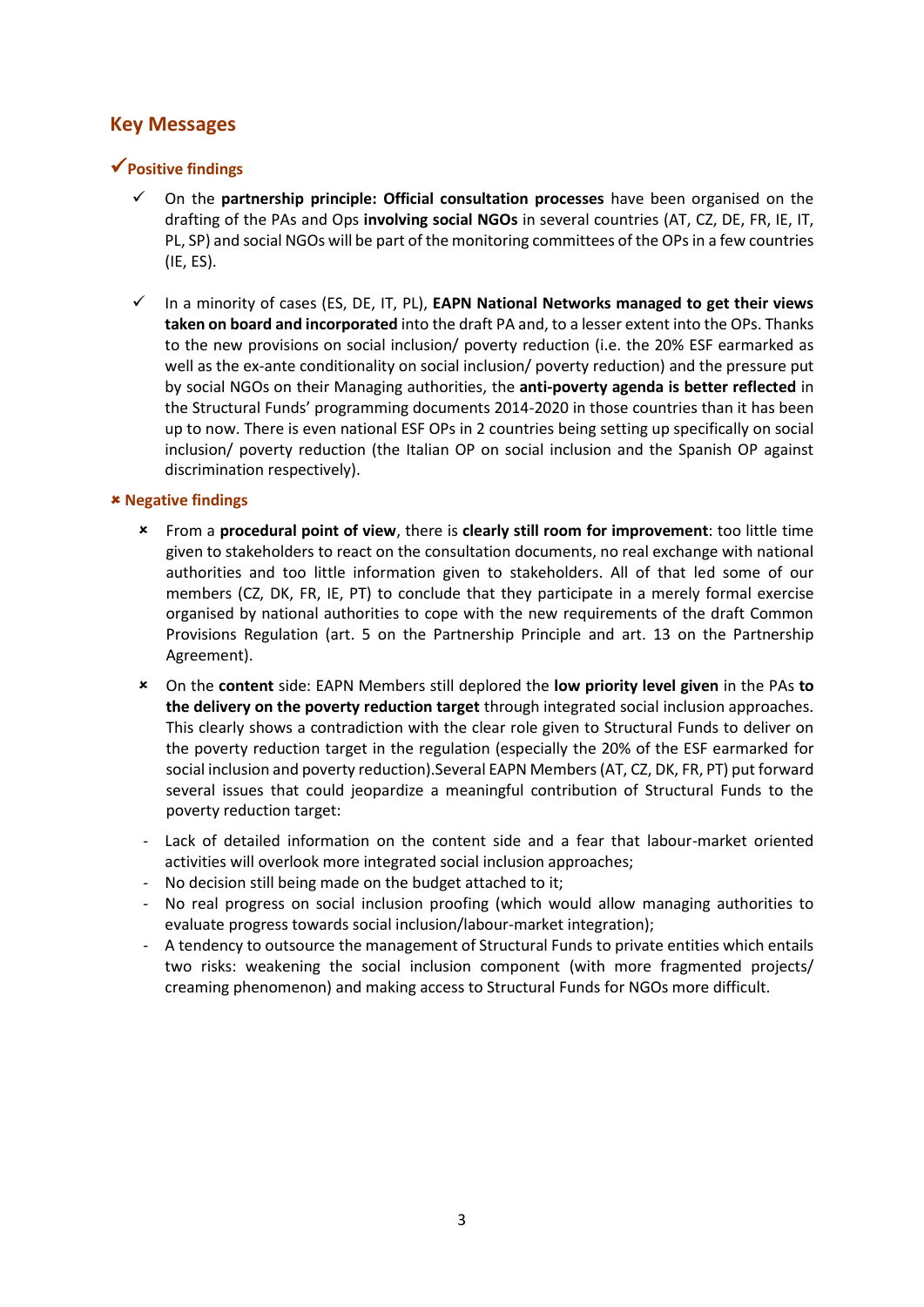# **Key Recommendations**

#### *On the partnership principle:*

- $\Rightarrow$  European Commission Guidelines setting out clear criteria and indicators to measure the **quality of the partnership** should be developed to help EC Desk Officers in assessing to what extent all relevant stakeholders including NGOs have been meaningfully involved by managing authorities in the preparation of the programming documents (PAs and OPs) on the basis of the elements laid down in the European Code of Conduct to delivery.
- $\Rightarrow$  These guidelines should also include the **participation of social NGOs in all the relevant ESF, ERDF monitoring committees** as well as **the use of technical assistance and capacity-building** to make sure that NGOs can play an effective role in the national/ regional processes with an active surveillance by ESF Desk Officers on the compliance by **managing authorities** of their obligation **to allocate "an appropriate amount of ESF resources to capacity-building for NGOs"** (art. 6.3 ESF Regulation).
- **The implementation of the partnership principle should be monitored on a yearly basis during the implementation of the n**ext programm**ing period through the European Semester process** (both through the NRPs and CSRs).

#### *On how to better deliver on the poverty reduction target:*

- $\implies$  While negotiating with Member States on the PAs and OPs, the European Commission should make sure that **poverty reduction and social inclusion is listed as a core priority and crosscutting theme and backed by clear and adequate financial resources.**
- **The European Commission should closely monitor that, within each Member State, each Region earmarked** at least 20% of the ESF for social inclusion and poverty reduction.
- **Member States/Regions must transpose the ex-ante conditionality on poverty reduction into their PAs and OPs** monitored by the European Commission (notably) through an **annual reporting in the NRPs and CSRs on Member States' progress**to deliver on their **commitments.**
- **Member States/Regions** should use Structural Funds to implement **integrated activeinclusion approaches** as essential to the delivery on the poverty-reduction target.
- **The European Commission** should set up a **European Task Force which will bring together all relevant** stakeholders including NGOs to promote exchange of good practices on how **to make transnational cooperation through ESF more bottom up and inclusive with a clear linkage to the European Platform against Poverty (EPAP)**.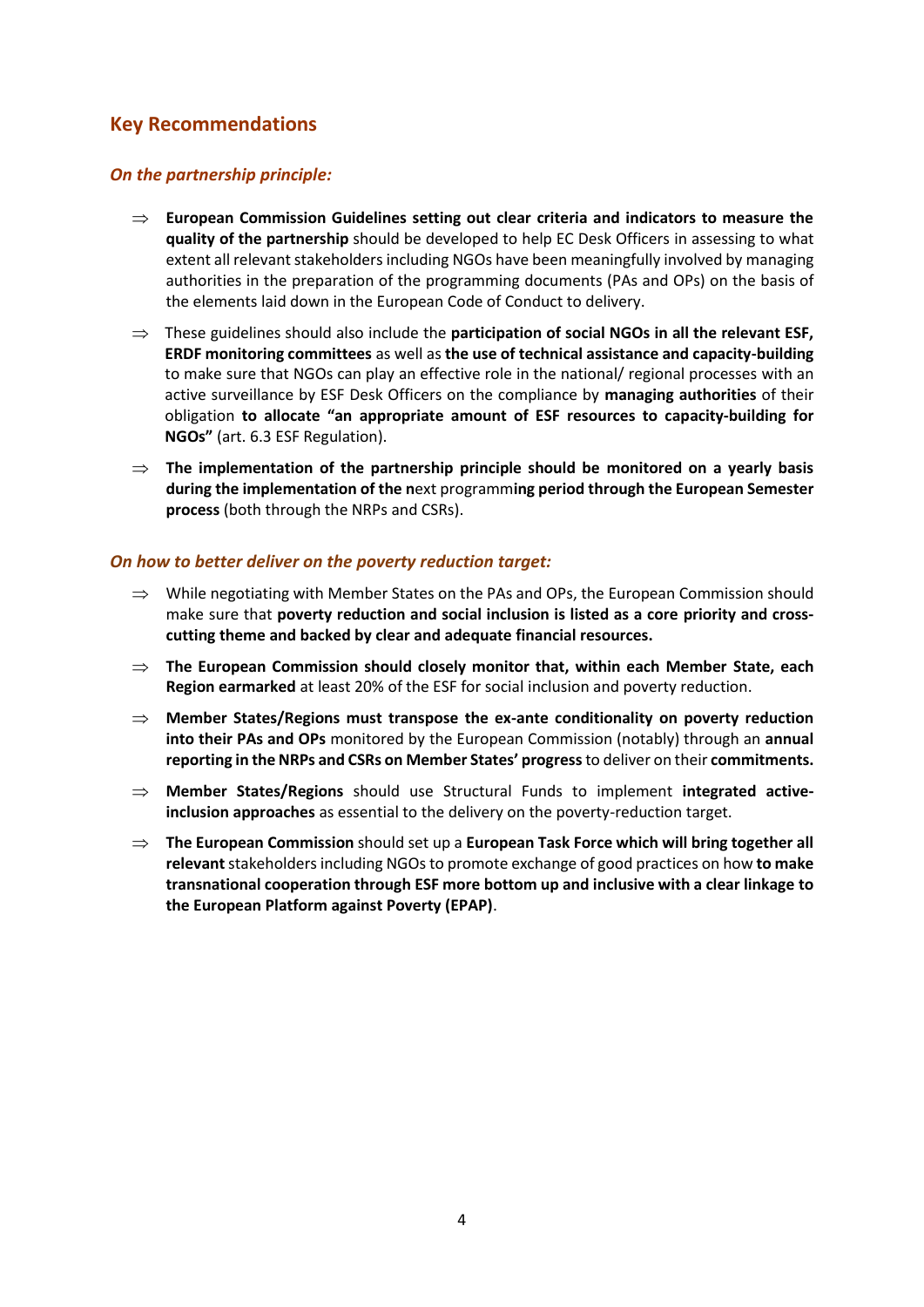| Country                         | National processes on Partnership Agreements<br>(PAs) and OPs                                                                                                                                                                                                                                                                    | EAPN's engagement                                                                                                                                                                                                                                                                                                                              | Profile given to Social inclusion and NGOs<br>involvement                                                                                                                                                                                                                                                                                                                                                                                                                                                                                                                                                                                                                                                                                                                                                     |
|---------------------------------|----------------------------------------------------------------------------------------------------------------------------------------------------------------------------------------------------------------------------------------------------------------------------------------------------------------------------------|------------------------------------------------------------------------------------------------------------------------------------------------------------------------------------------------------------------------------------------------------------------------------------------------------------------------------------------------|---------------------------------------------------------------------------------------------------------------------------------------------------------------------------------------------------------------------------------------------------------------------------------------------------------------------------------------------------------------------------------------------------------------------------------------------------------------------------------------------------------------------------------------------------------------------------------------------------------------------------------------------------------------------------------------------------------------------------------------------------------------------------------------------------------------|
| <b>Austria</b>                  | • Official and open consultation process on the<br>drafting of the PA has been launched involving a<br>wide variety of stakeholders.<br>Different workshops have been organised                                                                                                                                                  | <b>EAPN Austria has a seat in the consultation process</b><br>but without voting rights.<br><b>Engagement in Structural Funds-funded projects on</b><br>youth. It might lead to an opening in the next<br>programming period.                                                                                                                  | One workshop has been organised on<br>working poor.<br>Overall assessment of the workshops:<br>really good input from research center and<br>good discussion but what about the social<br>inclusion profile?                                                                                                                                                                                                                                                                                                                                                                                                                                                                                                                                                                                                  |
| <b>Czech</b><br><b>Republic</b> | " Through the Commission for social inclusion<br>(inter-ministerial body coordinated through the<br>Ministry for social affairs) involving 7 NGOs<br>EAPN<br>Czech<br>republic),<br>(including)<br>the<br>consultation process on the drafting of the<br>programming documents (both partnership<br>agreement and OPs) was done. | <b>EAPN Czech Republic tried to influence the ex-ante</b><br>conditionality, development of complex Strategy<br>for social inclusion 2014-2020 (MPSV - Ministry for<br>work and social affairs), and complex solution to<br>social housing (Ministry for local development) and<br>gave feedbacks on the parts related to social<br>inclusion. | . The content on social inclusion seems<br>pretty OK but there are no budgetary<br>figures attached to it. There are neither<br>detailed information, nor indicators<br>allowing a qualitative evaluation (social<br>inclusion proofing) and only general target<br>groups.<br>Employment is predominant throughout<br>the programming documents at the<br>expense of softer and integrated social<br>inclusion approaches.<br>" Subcontracting of ESF monitoring through<br>technical assistance to private companies<br>(unlike direct monitoring through Ministry<br>of work and social affairs) is likely to<br>weaken even more the social inclusion<br>strand and its accessibility for NGOs. The<br>very technical controlling approach does<br>not reflect broader, long-term inclusion<br>standards. |

# **Summary Table of EAPN National Networks' assessment of the partnership principle and social inclusion**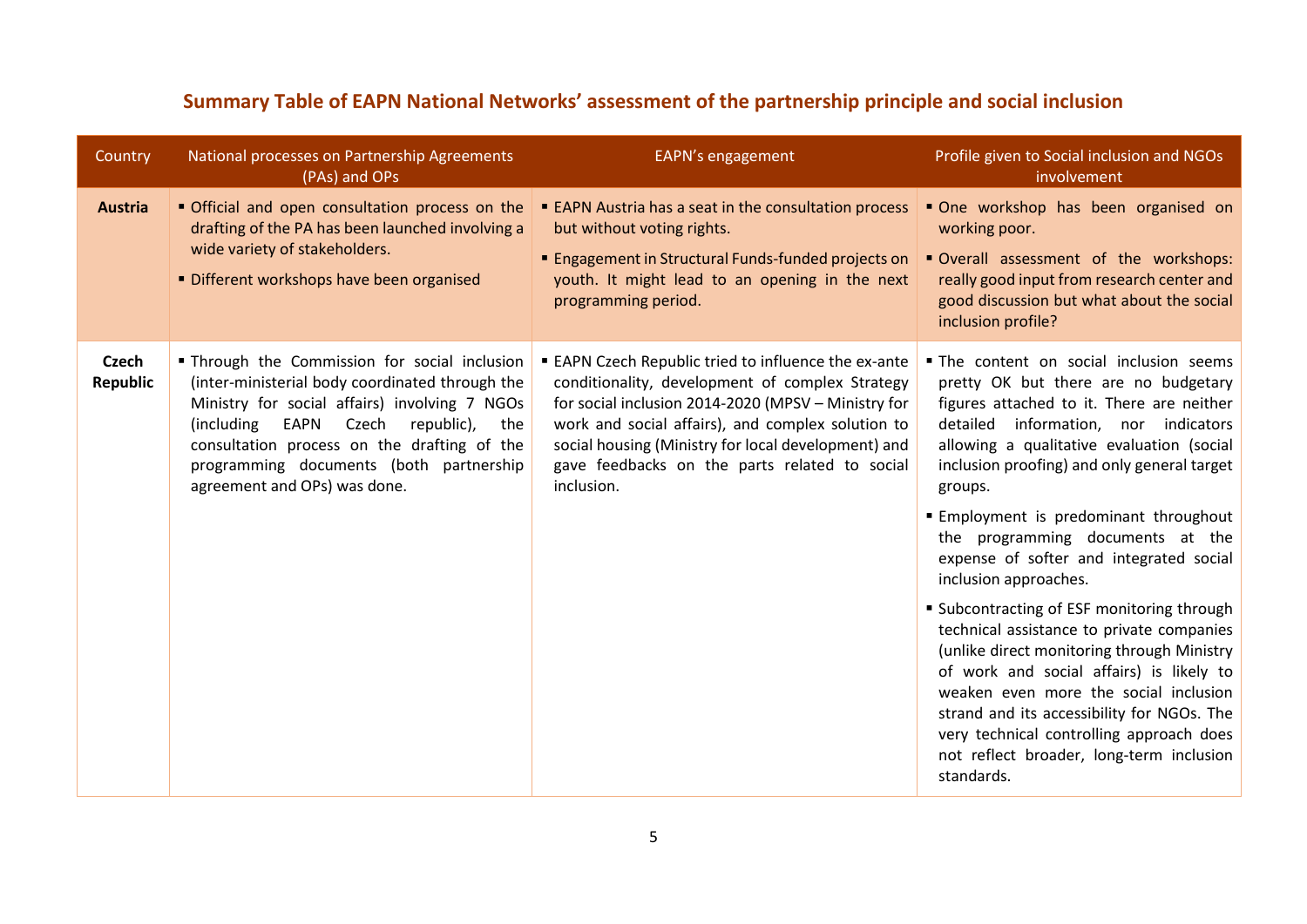| Country        | National processes on Partnership Agreements<br>(PAs) and OPs                                                                                                                                                                                                                                                                                                                                                                                                                                                                                                                                                                                                                                                                                                                                                                  | EAPN's engagement                                                                                                                                                                                                                                                                                                          | Profile given to Social inclusion and NGOs<br>involvement                                                                                                                                                                                                                                                                                                                                                                                                                                                                                                                     |
|----------------|--------------------------------------------------------------------------------------------------------------------------------------------------------------------------------------------------------------------------------------------------------------------------------------------------------------------------------------------------------------------------------------------------------------------------------------------------------------------------------------------------------------------------------------------------------------------------------------------------------------------------------------------------------------------------------------------------------------------------------------------------------------------------------------------------------------------------------|----------------------------------------------------------------------------------------------------------------------------------------------------------------------------------------------------------------------------------------------------------------------------------------------------------------------------|-------------------------------------------------------------------------------------------------------------------------------------------------------------------------------------------------------------------------------------------------------------------------------------------------------------------------------------------------------------------------------------------------------------------------------------------------------------------------------------------------------------------------------------------------------------------------------|
| <b>Denmark</b> | An inter-ministerial group has been set up<br>where four ministries are represented, including<br>the Ministry of Social Affairs. There are no social<br>NGOs involved.                                                                                                                                                                                                                                                                                                                                                                                                                                                                                                                                                                                                                                                        | " EAPN Denmark got in touch with this inter-<br>ministerial group by presenting its views on how<br>the next programming period of Structural Funds<br>should look like.                                                                                                                                                   | . The ESF is supposed to better promote<br>social inclusion as stated in the Danish<br>NRP. So, it is expected that a much larger<br>number of projects that have socially<br>vulnerable target groups and social<br>inclusion are in their objectives.<br>■ EAPN Denmark asked for changes but no<br>real outcomes could be noticed.                                                                                                                                                                                                                                         |
| <b>France</b>  | A National drafting body of the PA (INPAP) has<br>been set up to drive the process with a<br>consultation document produced.<br>A national partnership involving more than 300<br>stakeholders invited to send their written<br>contribution.<br>Around 80 organisations divided into 4 groups<br>(State, Local authorities, Social Partners and Civil<br>Society Organisations, economic<br>actors)<br>involved in the different stages of the drafting<br>process.<br>"Thematic workshops organised in April<br>(Promoting social inclusion and fighting against<br>poverty, 4 April)<br>"Consultation process lasting until end of<br>October.<br>" 4 June: Presentation of the very first draft of the<br>partnership contract.<br>" 2 other meetings were organised mid-July and<br>mid-October to finalize the drafting. | ■ EAPN France as a network has not been involved in<br>the SF national processes but several of its<br>Members are: UNIOPPS, FNARS, Agence Nouvelle<br>des Solidarités Actives.<br>• Joint or individual written contributions were sent.<br>" Participation in the workshop on Social Inclusion<br>and Poverty Reduction. | " Quite a good NGO involvement from a<br>procedural, formal point of view<br>But:<br>* Little time given to stakeholders to react<br>on the consultation doc (a month)<br><b>*No</b> real exchanges with national<br>authorities, very little info, low<br>attendance<br>A low profile given to Social Inclusion: risk<br>of concentrating ESF intervention on<br>helping people to get back to work or, at<br>best, Work Integration Social Enterprises<br>(WISEs) but no real support to integrated<br>active inclusion approaches foreseen or<br>broader social inclusion. |
|                |                                                                                                                                                                                                                                                                                                                                                                                                                                                                                                                                                                                                                                                                                                                                                                                                                                | 6                                                                                                                                                                                                                                                                                                                          |                                                                                                                                                                                                                                                                                                                                                                                                                                                                                                                                                                               |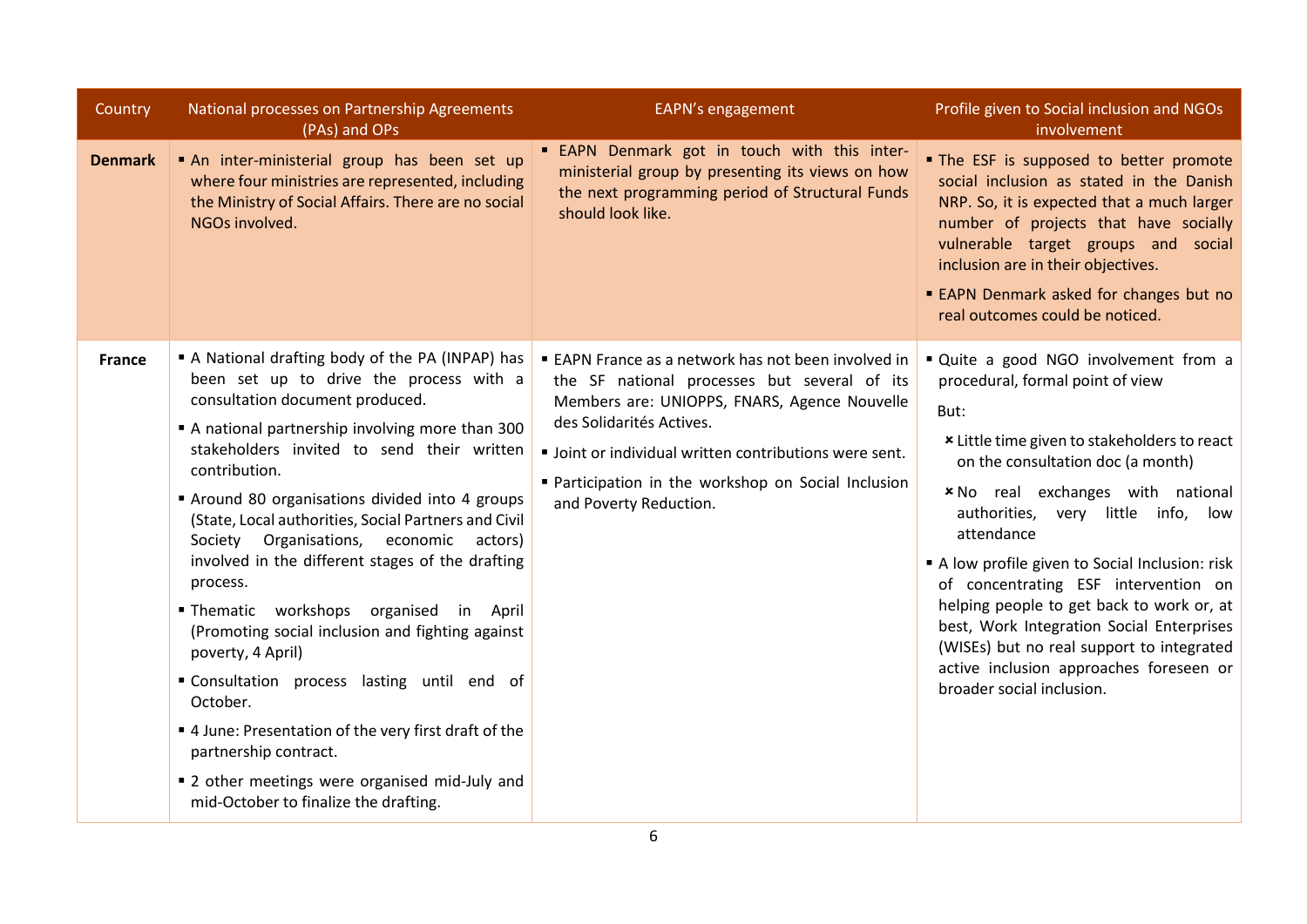| National processes on Partnership Agreements<br>EAPN's engagement<br><b>Country</b><br>(PAs) and OPs                                                                                                                                                                                                                                                                                                                                                                                                                                                                                                                                                                                                                                                                                                                                                                                                                                                                                                    | Profile given to Social inclusion and NGOs<br>involvement                                                                                                                                                                                                                                                                                                                                                                                                                                                                                                                                                                                                                                                                                                                                                                              |
|---------------------------------------------------------------------------------------------------------------------------------------------------------------------------------------------------------------------------------------------------------------------------------------------------------------------------------------------------------------------------------------------------------------------------------------------------------------------------------------------------------------------------------------------------------------------------------------------------------------------------------------------------------------------------------------------------------------------------------------------------------------------------------------------------------------------------------------------------------------------------------------------------------------------------------------------------------------------------------------------------------|----------------------------------------------------------------------------------------------------------------------------------------------------------------------------------------------------------------------------------------------------------------------------------------------------------------------------------------------------------------------------------------------------------------------------------------------------------------------------------------------------------------------------------------------------------------------------------------------------------------------------------------------------------------------------------------------------------------------------------------------------------------------------------------------------------------------------------------|
| Ongoing well-established negotiation process<br>■ Welfare organisations / EAPN Germany working on<br><b>Germany</b><br>between the Ministry for Labour and Social Affairs<br>a new partnership programme for the sector 'social<br>and welfare organisations for the drafting of the<br>economy'. Main objectives are: Improvement of<br>individual adaptability and rebuilding of own<br>PA.<br>employability for staff and new staff in the different<br>areas of social work (e.g. care for the elderly, child<br>care etc.) and strengthening the social enterprises<br>to support the demographic change (e.g.<br>compatibility family and job).<br>• Welfare organisations / EAPN Germany in contact<br>with the Ministry for Families, Seniors, Women and<br>Youth to clarify how to organise a guideline within<br>the partnership approach for those who are the<br>furthest from the labour market to strengthen their<br>employability for a possible integration into the<br>labour market. | • Partnership principle: structured<br>Apparently low profile given to social<br>inclusion and a focus on job-oriented<br>measures targeting those who are close to<br>Welfare<br>labour<br>market.<br>the<br>organisations/EAPN Germany proposal for<br>the target group 'far from the labour<br>market' was not approved by the Ministry<br>for Labour and Social affairs.<br>In some Lander, specific guidelines to<br>combat poverty and promote social<br>inclusion are prepared for the new funding<br>period to improve, increase and rebuild<br>own employability through:<br>• Consultancy and coaching of<br>individual living situation<br>■ Strengthening educational<br>competencies<br>■ Health promotion<br>Improvement of educational<br>opportunities<br>I Identification and piloting of<br>employment opportunities |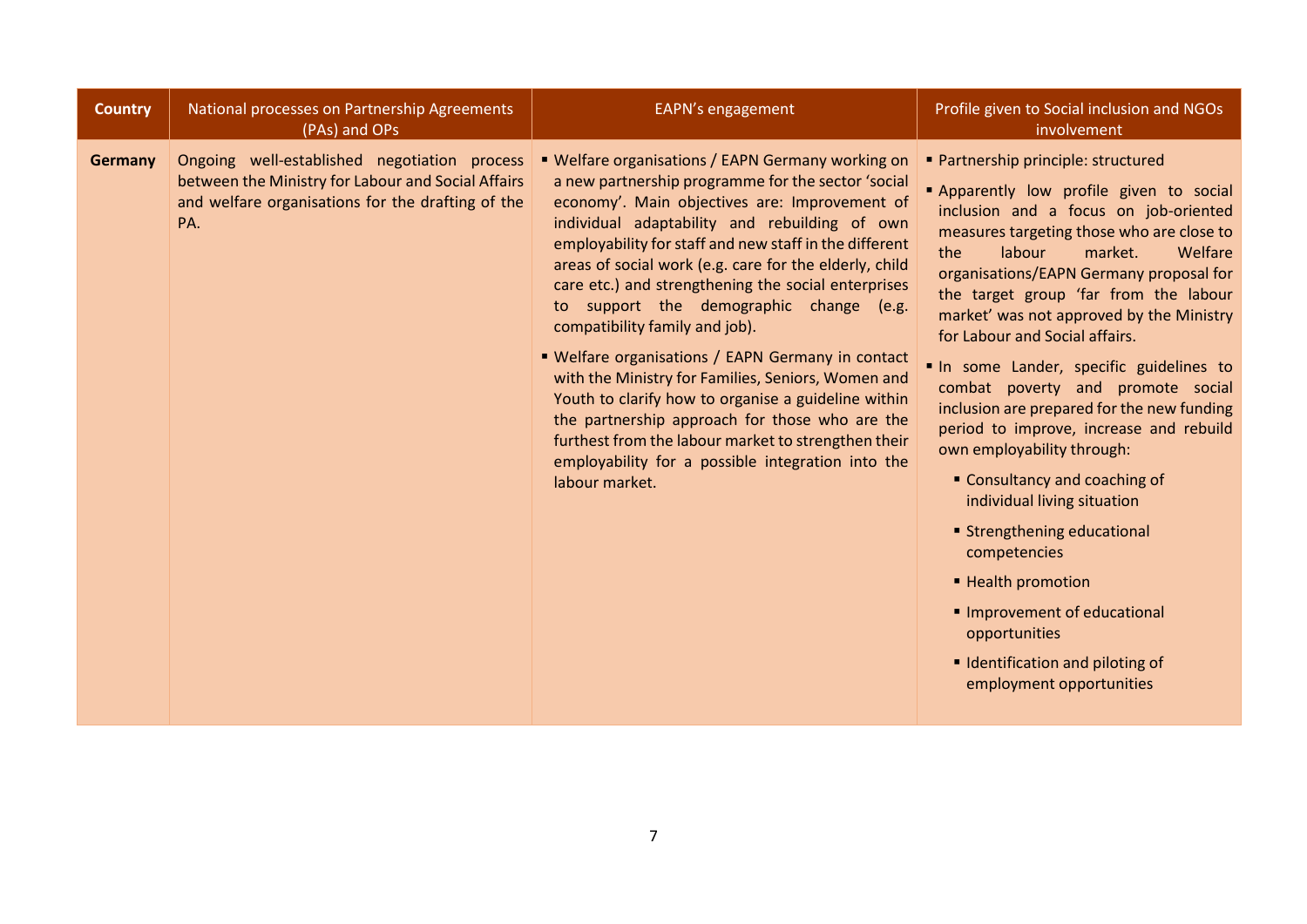| Country      | National processes on Partnership Agreements<br>(PAs) and OPs                                                                                                                                                                                                                                                                                                                                                                                                                                                                                                                                                                                                                                                                                                                                                                                                                                                                             | EAPN's engagement                                                                                                                                                                                                                                                                                                                                                                                                                                                                                                                                                                                                                                                                                                                                                                                                                                                                              | Profile given to Social inclusion and NGOs<br>involvement                                                                                                                                                                                                                                                                                                                                                                                                                                                                                                                                                                                                                                                                                                                                               |
|--------------|-------------------------------------------------------------------------------------------------------------------------------------------------------------------------------------------------------------------------------------------------------------------------------------------------------------------------------------------------------------------------------------------------------------------------------------------------------------------------------------------------------------------------------------------------------------------------------------------------------------------------------------------------------------------------------------------------------------------------------------------------------------------------------------------------------------------------------------------------------------------------------------------------------------------------------------------|------------------------------------------------------------------------------------------------------------------------------------------------------------------------------------------------------------------------------------------------------------------------------------------------------------------------------------------------------------------------------------------------------------------------------------------------------------------------------------------------------------------------------------------------------------------------------------------------------------------------------------------------------------------------------------------------------------------------------------------------------------------------------------------------------------------------------------------------------------------------------------------------|---------------------------------------------------------------------------------------------------------------------------------------------------------------------------------------------------------------------------------------------------------------------------------------------------------------------------------------------------------------------------------------------------------------------------------------------------------------------------------------------------------------------------------------------------------------------------------------------------------------------------------------------------------------------------------------------------------------------------------------------------------------------------------------------------------|
| Ireland      | " There was an official invitation to make written<br>submissions on the Partnership Agreement in<br>March 2013 with about one month to submit. A<br>very brief summary of the findings of this<br>process was circulated in July with a<br>commitment to further consultation on a draft<br>PA in the autumn.<br>Initial consultation on the various OPs started<br>late in 2013 involving a mixture of written<br>submissions and meetings. The initial process<br>for the ESF took place in October.                                                                                                                                                                                                                                                                                                                                                                                                                                   | <b>EAPN</b> Ireland and many other NGOs made<br>submissions to the Partnership Agreement.<br><b>Europe 2020 Working Group of EAPN Ireland tried</b><br>to have an ad hoc meeting about the drafting of the<br>Partnership Agreement.<br><b>EAPN</b> Ireland also made a submission on the<br>European Agricultural Fund for Rural Development.                                                                                                                                                                                                                                                                                                                                                                                                                                                                                                                                                 | . The draft Partnership Agreement and<br>Operational Programmes are still being<br>finalized. However, it is clear that through<br>the national partnership structure in<br>Ireland, the Community and Voluntary<br>sector (social NGOs) will have a place on<br>the monitoring committee of the<br>Partnership Agreement and each of the<br>OPs.                                                                                                                                                                                                                                                                                                                                                                                                                                                       |
| <b>Italy</b> | Late December 2012: A document called<br>Methods and objectives for the effective use of<br>EU Funds 2014-2020" issued by the Government<br>to launch a public debate (deadline to respond:<br>15 <sup>th</sup> February). In this document, there is a<br>section on "partnership mobilization" (design of<br>programmes, open public evaluation).<br>" From January to early Spring 2013: open public<br>evaluation (i.e. discussion between central<br>Government, regions and local authorities; and<br>socio-economic actors identified according to<br>criterion of representation and relevance to the<br>topics of programming). This led to a Proposal<br>for a Partnership Agreement drafted by a<br>technical drafting Group.<br>" From 22 to 24 April, meetings were held with the<br>European Commission, which has called for a<br>greater concentration of assistance provided<br>through a bundling of actions within the | " CILAP (EAPN Italy)sent a letter to the Minister for<br>Territorial Cohesion, the Department for<br>Development and Economic Cohesion and the<br>Ministry for Labour and Social Policy to ask to be<br>included in the stakeholders involved and to<br>participate in thematic groups dealing with the<br>issue of the fight against poverty and social<br>inclusion.<br>CILAP issued its written contribution with key<br>points (strengthening care services, supporting<br>active inclusion through a better linkage between<br>financial benefits and services, going beyond social<br>experimentation, strengthening the information<br>system of social benefits, supporting the population<br>below the poverty threshold).<br>■ 27 February and 19 March: CILAP took part as a Civil<br>Society Organisation Representative in the national<br>Group C: Quality of life and inclusion | . The process of involvement of social<br>partnership is quite open, even beyond the<br>"institutional"<br>partnership.<br>But the<br>organisations involved do not always<br>effectively represent the target groups. It is<br>necessary to provide learning paths,<br>technical assistance and empowerment for<br>NGOs to play an effective role in<br>programming and implementation.<br>Thanks to the EC, the draft PA states that<br>the 2014-2020 programming plans should<br>support the anti-poverty objective through<br>a number of strategic guidelines.<br>At least 20% of the total ESF resources shall<br>be allocated to the Thematic Objective 9<br>"promoting social inclusion and combating<br>poverty." Notwithstanding the foregoing,<br>the resources assigned by the ERDF in that |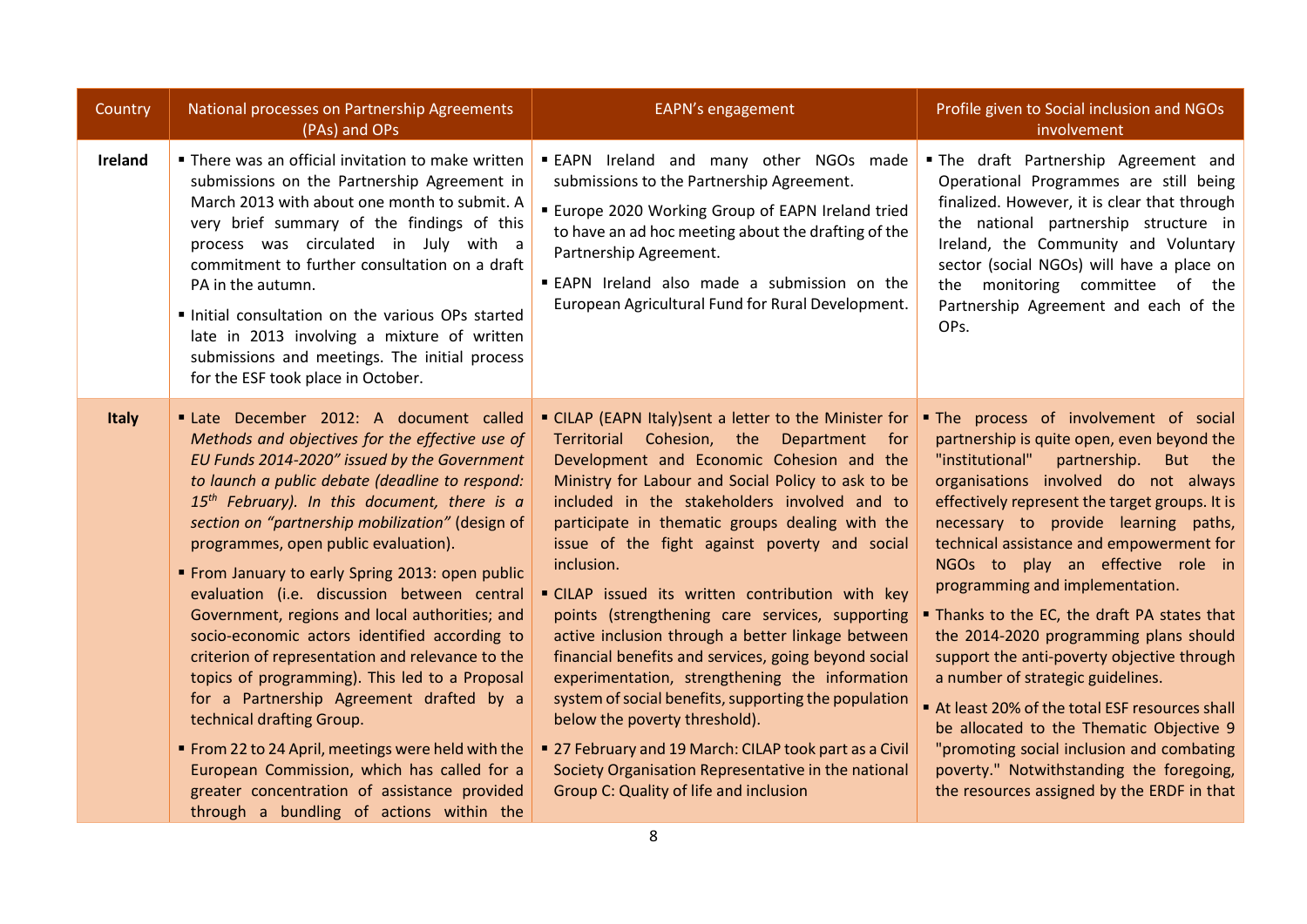#### thematic objectives.

- The draft PA provides for the establishment of a National Operational Programme "Social Inclusion (poverty and network)" with schemes to combat poverty through active inclusion
- After finalization by the institutions of the European multi-annual budget and regulations on cohesion policies, the Italian Government, on the initiative of the Minister for territorial cohesion, will present the final draft PA to the European Commission.

In the meanwhile Regions are working for the definition of regional OP, through a similar process of partnership at regional level.

■ The province of Reggio Calabria asked CILAP to be supported in meetings organised with the municipalities for the establishment of the Provincial Plan for social inclusion and the fight against poverty to be proposed to the Region for the programming of the 2014-2020 OP.

**TECLA** (Association between municipalities and local authorities) asked CILAP to support them about how the local and regional authorities can and must take action to ensure social innovation and active inclusion, through a participatory approach and collaboration between public and NGOs; how to hamper the phenomenon of poverty and promote pathways of social inclusion, in the framework of 2014-2020 SF (meetings in Ascoli Piceno, Reggio Calabria, Busto Arsizio - MI).

thematic objective, may be counted towards the 20%.

In Thematic Objective 9 the Expected Result 9.1 "Reduction of poverty, social exclusion and social innovation (the extension of the social card was defined, and is included in the current version of the PA (Dl 28/06/2013))."

Among the actions planned:

- Experimental measures targeting families living in poverty or social exclusion, with particular attention towards households with children. The programme, supported by a network of services operating in an integrated way, shall be based on economic aid to be granted upon the beneficiaries' participation in a social inclusion project (according to "Active inclusion strategy") (Conditional Cash Transfers).
- Interventions targeting people who are the most distant from the labour market will be implemented through a broad and diverse active inclusion.
- In rural areas with high unemployment rate as well as high risk of exclusion: The PA underlines the importance of implementing young people's employment in agriculture also through the innovative use of land (social farming and collective use of lands confiscated from organised crime).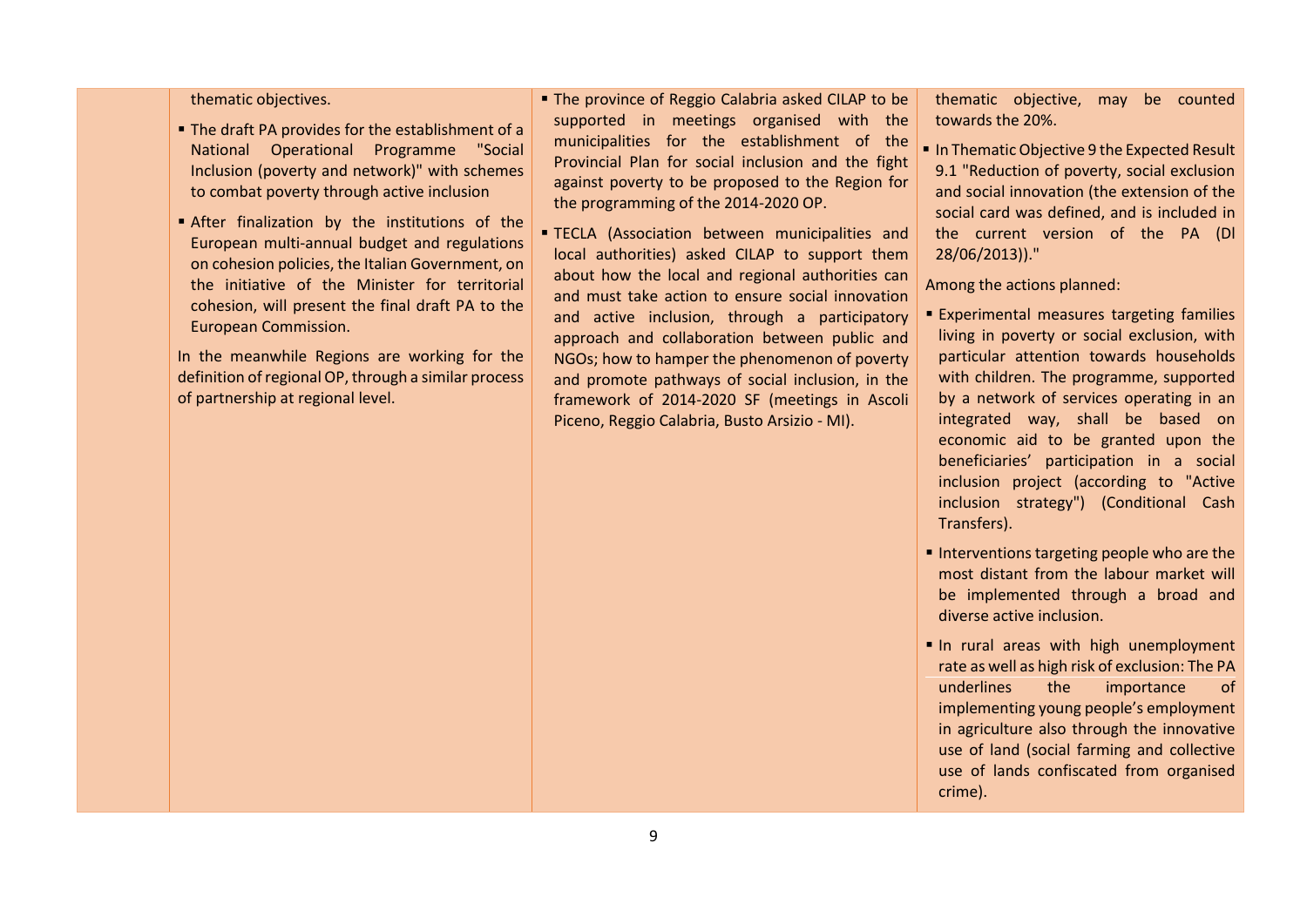|                |                                                               |                   | Improve the quality and the accessibility of<br>the care services for people with limited<br>autonomy; improve social and educational<br>services for children, in line with the views<br>expressed in the Position paper of the<br>Commission on the development of the PA<br>and OPs initially for the period 2014-2020.<br>Proposals to reduce extreme marginality<br>(homelessness) as well as interventions for<br>strengthening the emergency network of<br>social services, and the experimentation of<br>integration models between housing<br>infrastructure projects and health as well<br>as social measures to support homeless<br>people in pathway approaches to<br>autonomy. |
|----------------|---------------------------------------------------------------|-------------------|---------------------------------------------------------------------------------------------------------------------------------------------------------------------------------------------------------------------------------------------------------------------------------------------------------------------------------------------------------------------------------------------------------------------------------------------------------------------------------------------------------------------------------------------------------------------------------------------------------------------------------------------------------------------------------------------|
| <b>Country</b> | National processes on Partnership Agreements<br>(PAs) and OPs | EAPN's engagement | Profile given to Social inclusion and NGOs                                                                                                                                                                                                                                                                                                                                                                                                                                                                                                                                                                                                                                                  |
|                |                                                               |                   | involvement                                                                                                                                                                                                                                                                                                                                                                                                                                                                                                                                                                                                                                                                                 |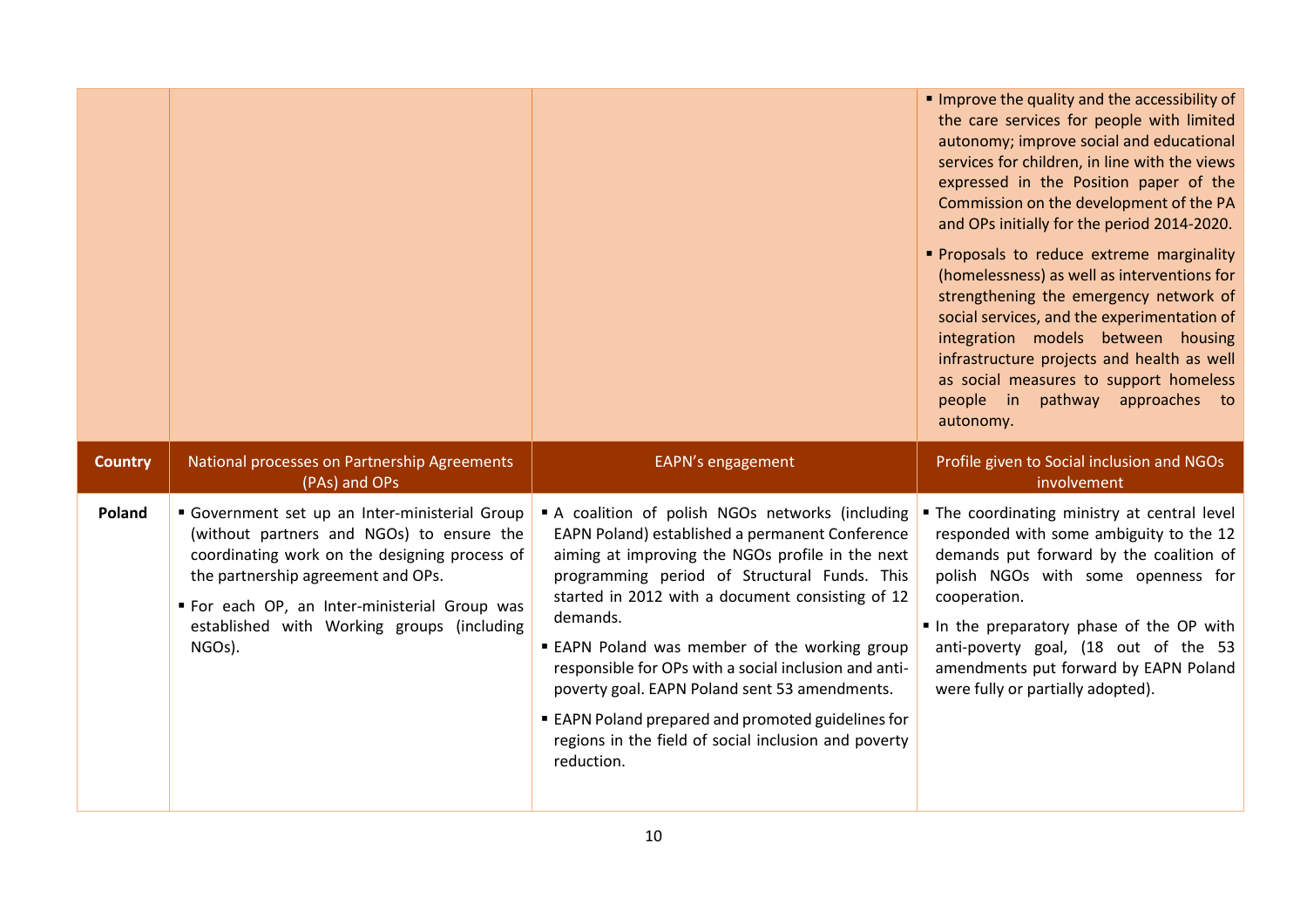| Portugal       | " Council Minister Resolution of 26 Nov 2012<br>giving the political guidelines of the CSF and the<br>negotiation process with the European<br>Commission: Social Cohesion one of the 4<br>priorities.<br>Among the 5 objectives, one is about the<br>integration of people at risk of poverty and the<br>fight against social exclusion.<br>At national level, a state-owned organisation<br>(CASES) involving most of major umbrella<br>organisations of the 3rd sector drives the<br>process of gathering contributions and defining<br>working groups. | EAPN Portugal is involved both at national and On paper, the poverty reduction target is<br>regional levels:<br>At National level: EAPN Portugal produced a<br>position paper on the new programming period and<br>sent it to Ministries. On March 20, EAPN Portugal<br>organised a seminar on Structural Funds with 160<br>participants and with the participation of<br>representatives of the national government and the<br>institutions about the Operational Programmes at<br>national level.<br>At regional level: EAPN Portugal is involved in 3<br><b>Regions in Regional Coordination and Development</b><br><b>Commissions (CCDR).</b>                               | well-reflected in official documents.<br>But, will it remain the same once the<br>partnership contract is finalized?                                                                                                                                                                                               |
|----------------|------------------------------------------------------------------------------------------------------------------------------------------------------------------------------------------------------------------------------------------------------------------------------------------------------------------------------------------------------------------------------------------------------------------------------------------------------------------------------------------------------------------------------------------------------------|---------------------------------------------------------------------------------------------------------------------------------------------------------------------------------------------------------------------------------------------------------------------------------------------------------------------------------------------------------------------------------------------------------------------------------------------------------------------------------------------------------------------------------------------------------------------------------------------------------------------------------------------------------------------------------|--------------------------------------------------------------------------------------------------------------------------------------------------------------------------------------------------------------------------------------------------------------------------------------------------------------------|
| <b>Country</b> | National processes on Partnership Agreements<br>(PAs) and OPs                                                                                                                                                                                                                                                                                                                                                                                                                                                                                              | EAPN's engagement                                                                                                                                                                                                                                                                                                                                                                                                                                                                                                                                                                                                                                                               | Profile given to Social inclusion and NGOs<br>involvement                                                                                                                                                                                                                                                          |
| <b>Spain</b>   | . The Government asked the State Council of<br>Spanish NGOs (with EAPN ES, Red Cross, Caritas,<br>Foundation on Roma/Gypsies: Secretariado<br>Gitano) to make proposals on the drafting of<br>the Spanish PA.<br>Mid-February: Government (Ministries for<br>Finances and Labour) organised a meeting with<br>the State Council of Spanish NGOs to exchange<br>on their proposals.                                                                                                                                                                         | At national level:<br>At the request of the Government, the State<br>Council of Spanish NGOs made their proposals to<br>feed into the drafting of the PA. These proposals<br>cover a wide range of topics (diagnosis,<br>mainstreaming poverty reduction and social<br>inclusion in the different thematic objectives,<br>making the implementation scheme more<br>favorable to social inclusion, strengthening the<br>horizontal objectives and ensuring easier access to<br>SF for social NGOs, calling for the continuation of<br>the anti-discrimination OP).<br>. The President of EAPN Spain presented these<br>proposals during a meeting organised by the<br>Government | The Spanish Government gave very good<br>feedback on the proposals made by the<br>State Council of Spanish.<br>. The 20% ESF earmarked for poverty<br>reduction will be fully reflected.<br>The Spanish ESF OP against discrimination<br>is going to be spread to other regions and<br>be more open to other NGOs. |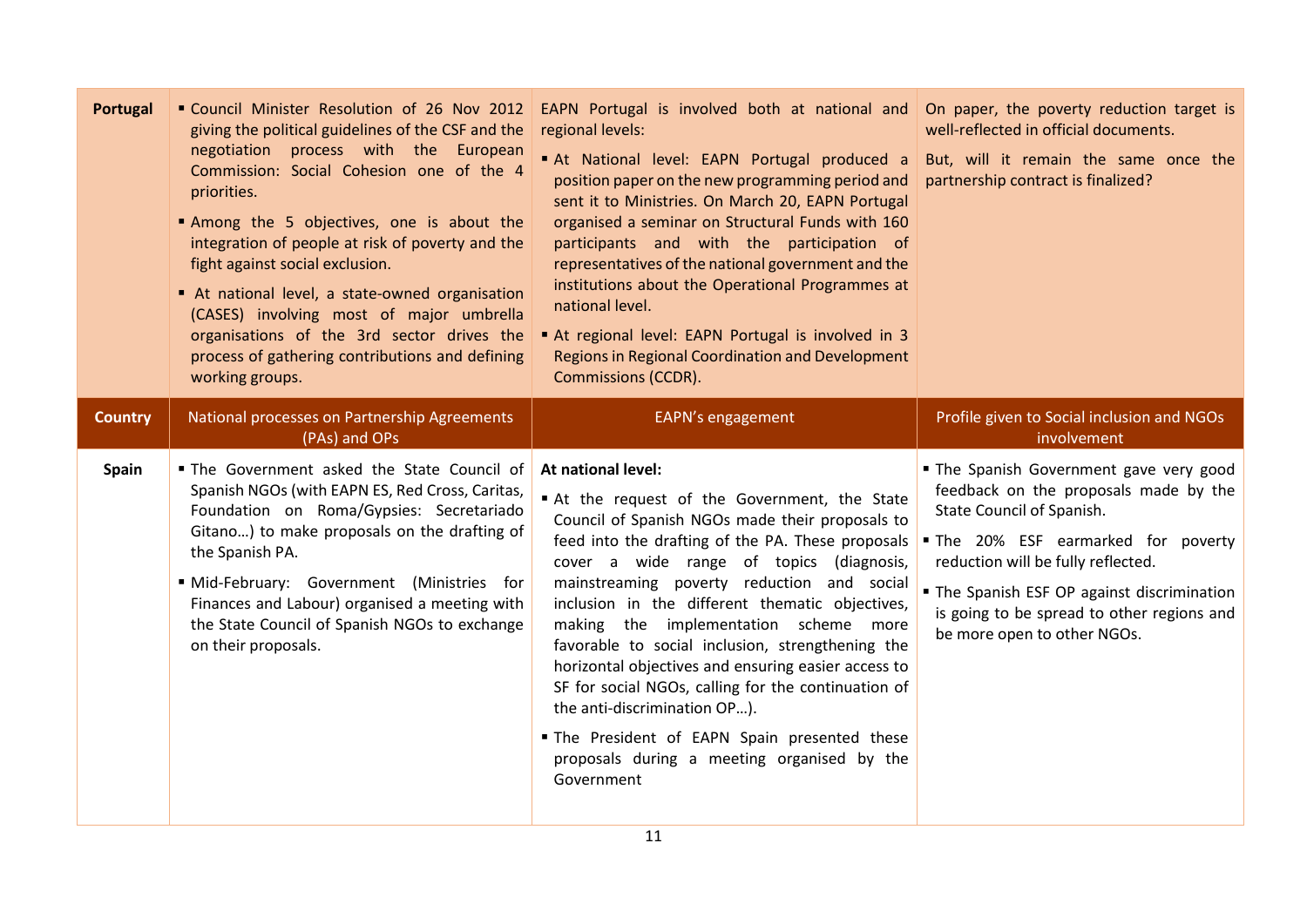|  | <b>Bilateral meetings with the Ministry of labour.</b>                                                                                                                         |  |
|--|--------------------------------------------------------------------------------------------------------------------------------------------------------------------------------|--|
|  | At regional level:                                                                                                                                                             |  |
|  | " Training sessions organised by EAPN Spain regional<br>networks in 8 regions.                                                                                                 |  |
|  | Roundtables with Director Generals in charge of<br>Structural Funds in each of the 8 regions. EAPN<br>Spain regional networks invited to be part of<br>planning teams for Ops. |  |